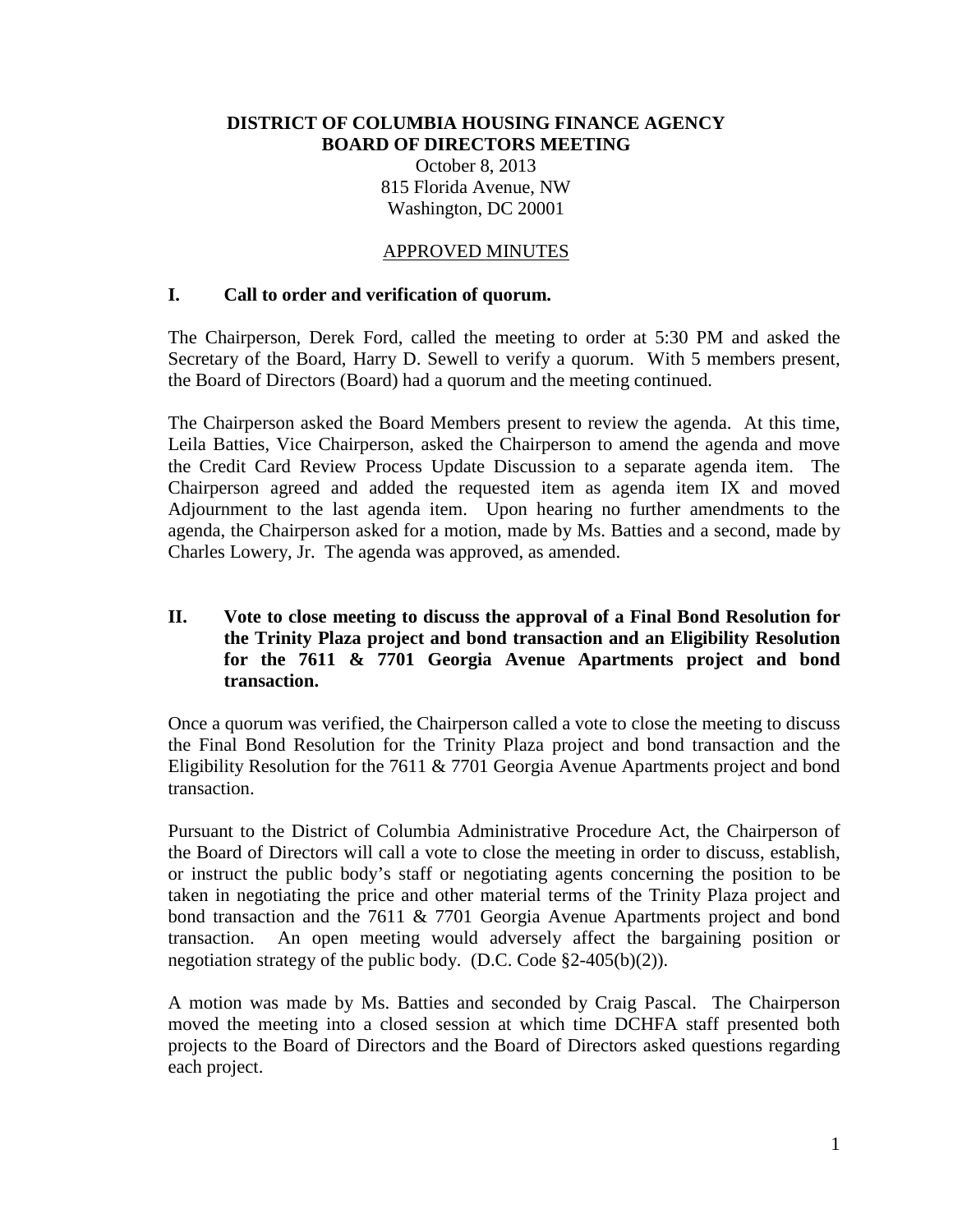### **III. Re-open meeting.**

The Chairperson reopened the meeting at 6:24 PM.

# **IV. Consideration of DCHFA Final Bond Resolution No. 2013-10 for the approval of the Trinity Plaza project and bond transaction.**

The Secretary read the resolution into the record and the Chairperson asked for a presentation by staff.

Prior to the presentation, Stanley Jackson disclosed that he has a personal and business relationship with the developers. Mr. Jackson stated that he worked with the developers for a number of years; however, Mr. Jackson has no financial interests today or at any time as it relates to the project before the Board of Directors.

The Chairperson asked Thorn Pozen, Outside Legal Counsel to the Board to ask two questions of Mr. Jackson. First, is there any financial benefit that would or could possibly come to you by virtue of voting for or against this resolution before you? Mr. Jackson replied no. Secondly, Mr. Pozen asked Mr. Jackson, is there any non financial benefit that could come to you for the purposes of voting for or against this resolution? Mr. Jackson responded no.

Once the questions were asked and answered by Mr. Pozen, the Chairperson asked for a motion to allow Mr. Jackson to participate and vote on the Trinity Plaza project and bond transaction. The motion was moved by Mr. Pascal and seconded by Ms. Batties and the motion carried.

Ed Pauls, Senior Development Officer presented the Trinity Plaza project and bond transaction to the Board of Directors. Mr. Pauls recognized Patience Dean for her assistance with the project's underwriting and drafting of the underwriting memo. The resolution before the Board of Directors is requesting the Board to adopt a Final Bond Resolution authorizing the issuance of tax-exempt bonds in an amount not to exceed \$10,920,000 to finance a portion of the costs to acquire the land and construct Trinity Plaza. The project will contain 49 units of affordable housing and ground floor retail and the project is located in Ward 8.

The Board of Directors asked questions including:

• Was there a study done in the neighborhood to see if there was a need for three bedrooms since the breakdown of units is 14 one-bedroom, 33 two-bedroom and 2 three-bedroom units? The developer responded by stating that Lydia's House performs housing counseling and they are come in contact with many potential tenants that would like two-bedroom units and there are a lot of seniors in the community that are looking for one-bedroom units.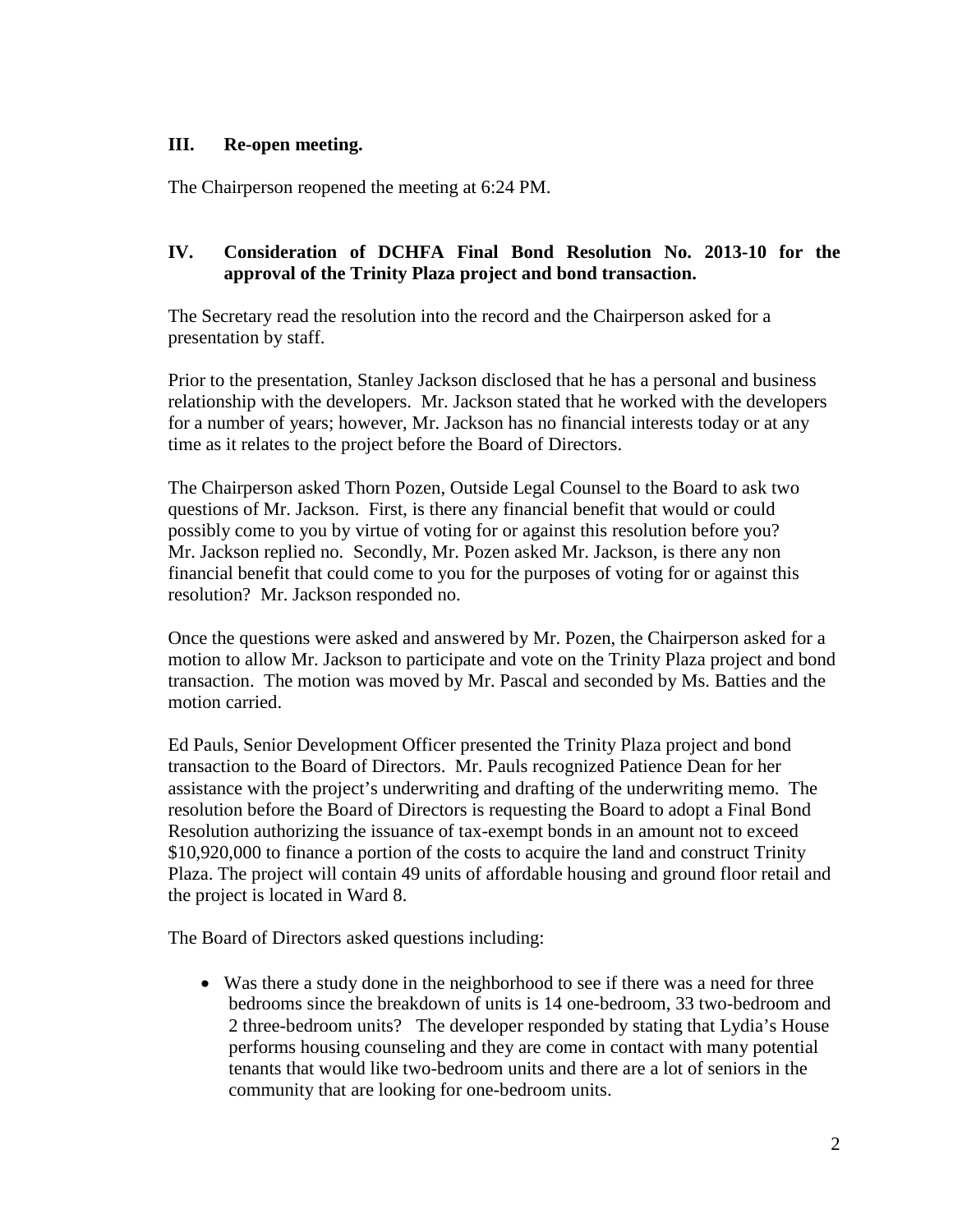- Are you planning to hire people from the community? The developer responded yes. Columbus Property Management will be hiring three people for this building to staff the building. In addition, the developer plans to work with the CDC and Lydia's House on local neighborhood referrals.
- When do you expect to begin construction? The developer responded several days after the government shutdown ends. The developer will issue a notice to proceed the day after closing and then Hamel will begin. The construction period is approximately 13 months. This is because the developer is not going underground but rather building slab on grade.
- What is the square footage of the ground floor retail? The developer responded by stating that the square footage is 5300 square feet and it is split up into three units. One of the units will be occupied by Lydia's House and they will carry on their housing counseling services there. Additional letters of intent with other potential retail tenants, including an independent pharmacy, a café and/or nail salon are also being considered.
- Is the primary demographic for this project, seniors? The developer responded no but we know that there is a senior population there that is trying to access decent and affordable housing and they are interested in being tenants there. Other interested tenants may come from Maryland because they want to relocate to the city.

As a note, both Mr. Lowery and Mr. Pascal acknowledged George and Evelyn Brown, for they work in the community and their contributions to the city.

Development team representatives present at the meeting included Patrice Sheppard, Executive Director of the Far Southwest-Southeast Community Development Corporation, Pastor Eugene Sheppard, Founder and Director of Lydia's Housing and the Living Word Church, Evelyn Brown, Chairperson of the Lydia House Board, Elizabeth Everhart from Mission First Housing Development Corporation.

The resolution was then moved by Mr. Jackson and seconded by Ms. Batties. After a roll call vote, the resolution passed 5-0.

### **V. Consideration of DCHFA Eligibility Resolution No. 2013-11 for the approval of the 7611 & 7701 Georgia Avenue Apartments project and bond transaction.**

The Secretary read the resolution into the record and the Chairperson asked for a presentation by staff.

Prior to the presentation, Mr. Pascal disclosed that his bank might be considered for interim financing for this transaction. However, this is no transaction between the project and the bank at this time. In addition, Mr. Pascal stated that his bank does not anticipate being involved with the bond transaction or have an equity position in the project.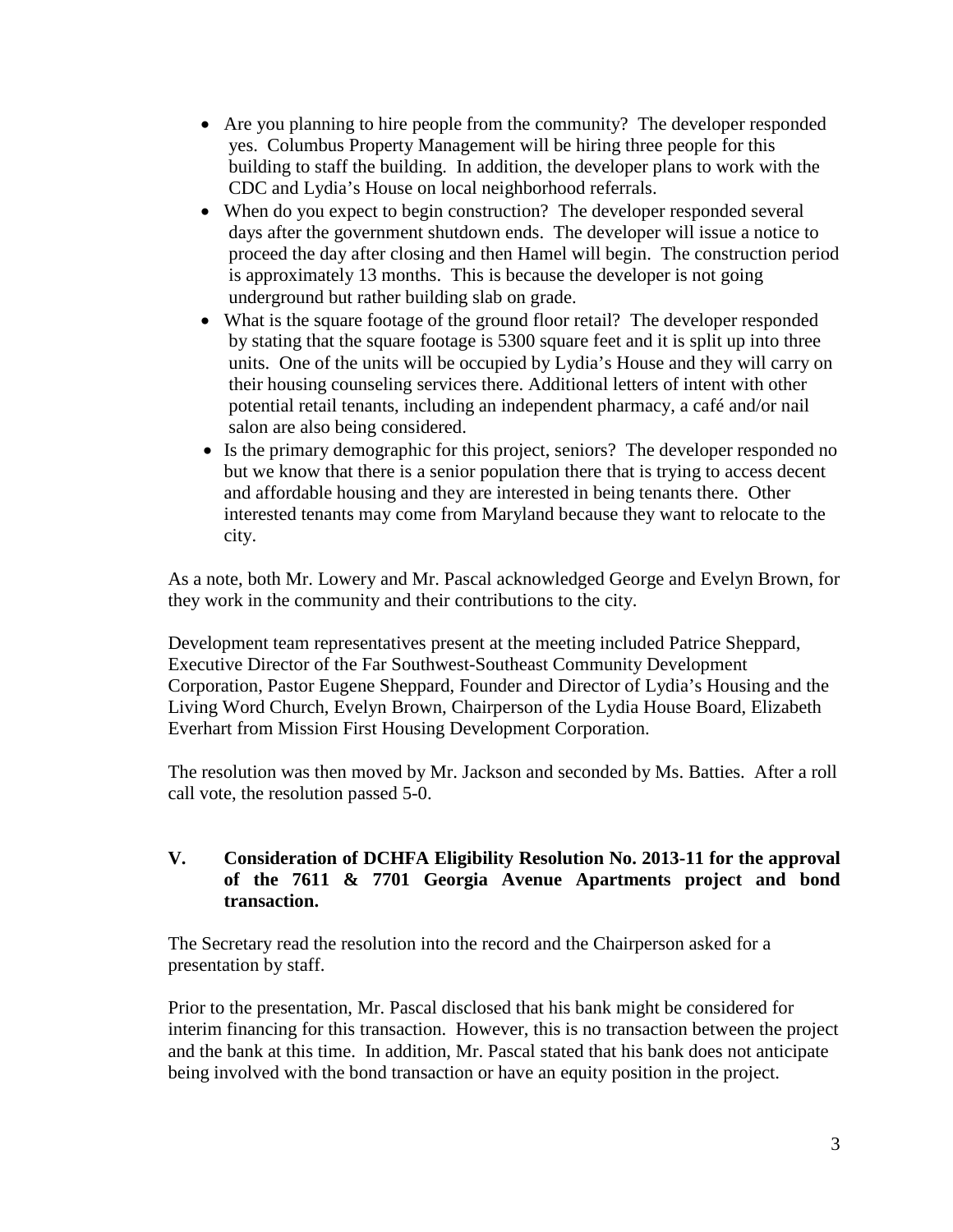The Chairperson again asked Mr. Pozen, Outside Legal Counsel to the Board to ask two questions of Mr. Pascal. First, is there any financial benefit that would or could possibly come to you by virtue of voting for or against this resolution before you? Mr. Pascal replied no. Secondly, Mr. Pozen asked Mr. Pascal, is there any non financial benefit that could come to you for the purposes of voting for or against this resolution? Mr. Pascal responded no.

Once the questions were asked and answered by Mr. Pozen, the Chairperson as for a motion to allow Mr. Pascal to participate and vote on the 7611 and 7701 Georgia Avenue project and bond transaction. The motion was moved by Ms. Batties and seconded by Mr. Jackson and the motion carried.

The remainder of this agenda item's discussion was interpreted into Spanish for the tenants that were present at the meeting.

Denise Nelson, Development Officer presented the 7611 and 7701 Georgia Avenue project and bond transaction to the Board of Directors. The resolution before the Board of Directors is requesting the Board to adopt an Eligibility Resolution authorizing the issuance of tax-exempt and/or taxable bonds in an amount not to exceed \$11,880,000 to finance a portion of the costs to acquire the land and rehabilitate 7611 and 7701 Georgia Avenue project. The project will contain 92 units of mixed income housing and is located in Ward 4.

The Board of Directors asked questions including:

- Please tell us a brief history of the project and how we got to this point. The developer responded that the building entered into the TOPA process when the former owners entered into a third-party purchase agreement with an entity out of Pittsburgh in 2012. The tenants were exploring an option to become a cooperative but at that time, the financing wasn't available for a cooperative. After considering the cooperative approach, the tenants then explored a partnership with another development team but that did not work either. In May 2013, the tenant association approached William C. Smith + Co. and together, the development team was able to close on the TOPA deal before the deadline and now the project can be preserved as affordable housing.
- Please share more details regarding the MOU between the tenant association and the William C. Smith  $+$  Co. The developer responded that the tenant association knew William C. Smith  $+$  Co.'s reputation and that they moved forward quickly to meet the TOPA deadline. The tenant association would retain a small ownership stake and receive a portion of the developer's fee for certain community activities on the property. In addition, the tenant association would also receive a small portion of any residual cash flow. The MOU was negotiated by the tenant association board and then every tenant in the building was able to vote on the MOU. The decision was near unanimous. In addition to the information mentioned above, William C. Smith + Co. also discussed the full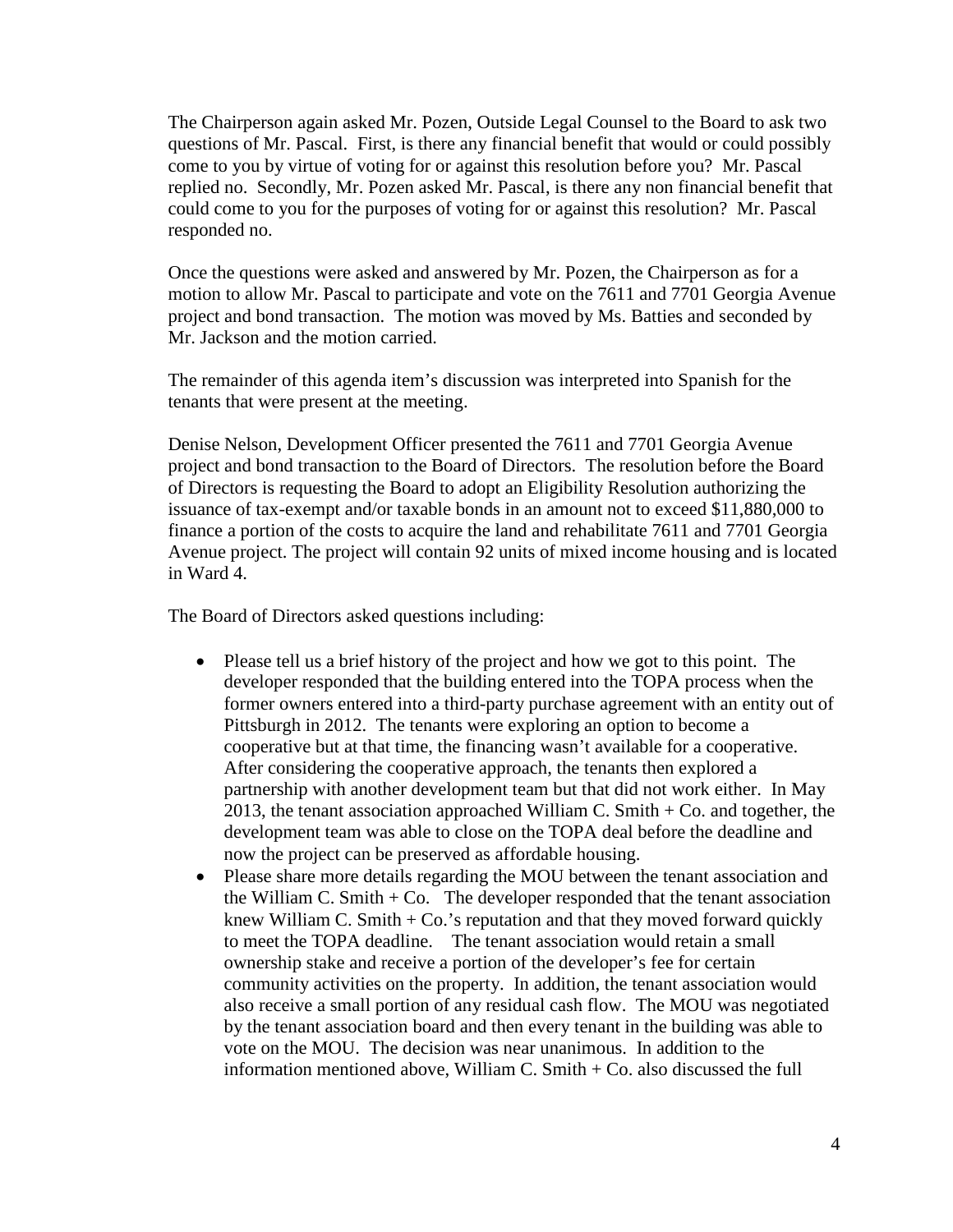scope of the renovation and the relocation strategy for the project with the tenant association.

- Where are the nearby properties that the tenants can relocate to? The developer responded that the tenants can relocate to a property of their choosing. One example of a property near the project is Twin Oaks at 3800 14<sup>th</sup> Street NW and another is 1401 Sheridan Street NW.
- What are the relocation options? The developer responded that the tenants can choose where they want to relocate to during the renovations. Also, the developer will assist with packing and will pay for the moving costs. The tenants will not have to pay an application fee or credit check fee and the developer will pay for any utility costs that the tenants incurring because of the move. The developer will also pay for the tenant to move back into the property after renovation.
- Regarding the relocation time period, the tenants will be relocated for 18 months, correct? The developer responded yes, but some periods will be less than 18 months because some relocation move will be from one building to another and not into a new development entirely.
- Will the tenants be able to return to their original units? The developer responded that it is possible but that the goal of the relocation plan is to only move the tenants one time to minimize the impact as much as possible. If some tenants are neighbors who help each other out from time to time, the developer will do all that they can to accommodate their requests to live near one another.
- How does the tenant association stay intact? The developer responded that there is a strong tenant association and that the Harrison Institute will continue to assist the tenant association along with the Latino Economic Development Corporation (LEDC).
- What is the economic interest deed line item in the sources and uses? The developer responded that the economic interest deed cost is due to the costs associated with admitting a tax credit investor into the partnership. The current LLC that owns the property will have to admit the tax credit investor into the partnership and sell 99.99% of the project to the investor, as with all tax credit projects. The economic interest deed fee will be paid to the District of Columbia.

The tenant association representatives, through an interpreter, spoke about their support for the development team and for the project. The members expressed their desire to keep their building affordable and that they wanted to have a renovated, safe place to call home. The tenant association produces a newsletter that is distributed regularly and the Board of the tenant association works to ensure that all tenants are informed of matters related to the community. The tenants expressed that William C. Smith + Co. and the tenant association are a team. In closing, the tenants said that they were glad that the project was moving forward and that they were looking forward to getting the project completed.

Development team representatives included Clare McCabe, William C. Smith + Co., Scott Pinover, Pam Askew, William C. Smith + Co., John Mangin from the Harrison Institute at Georgetown Law Center and attorney for the Tenant Association, Helen Ortiz,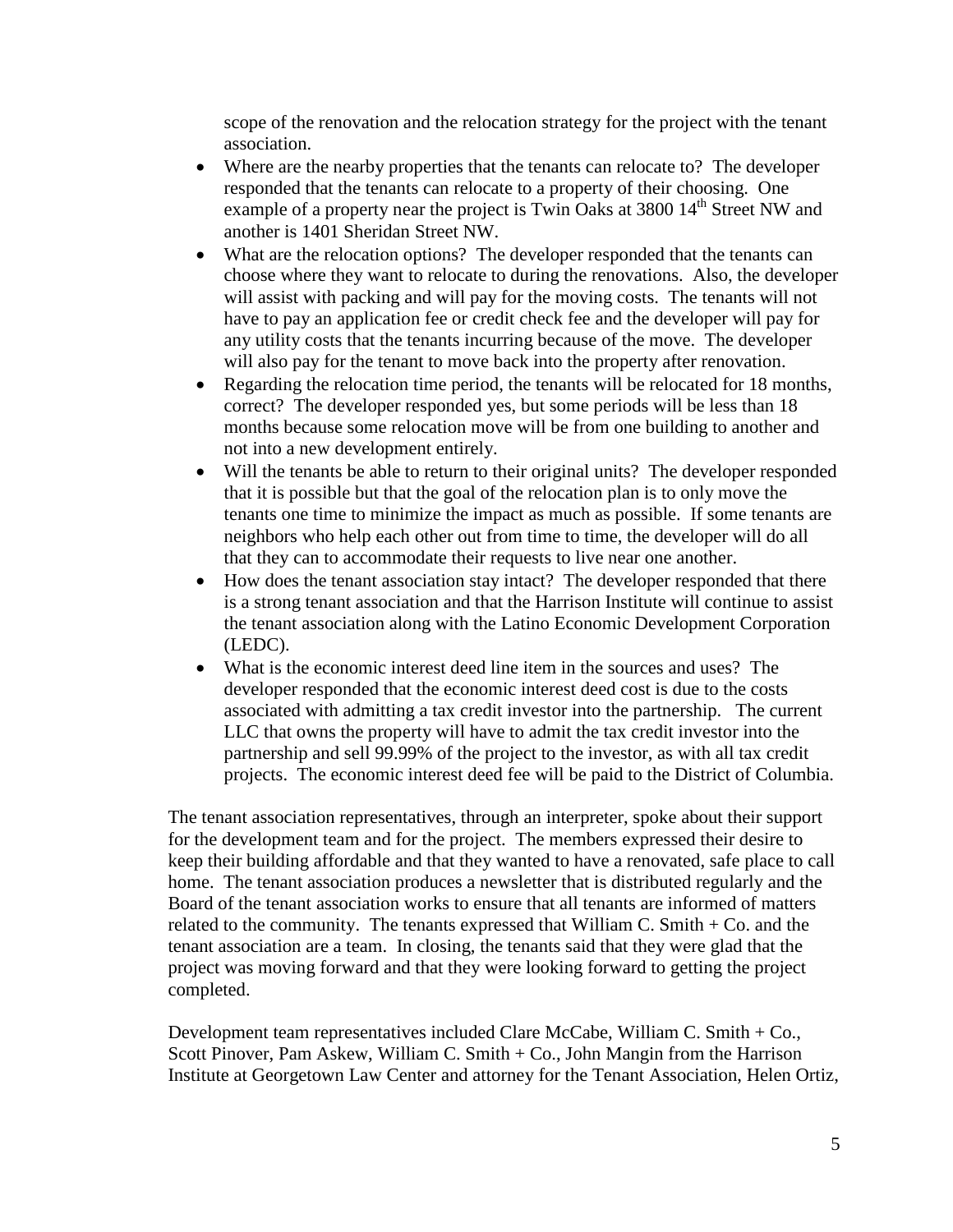President of the Tenant Association, Thelma Mendoza, Officer for the Tenant Association, and Tamira Ramirez from LEDC.

The resolution was then moved by Ms. Batties and seconded by Mr. Jackson. After a roll call vote, the resolution passed 5-0.

# **VI. Executive Director's Report.**

- Parkway Overlook Update
	- o Continued discussions with DC WASA regarding their easement request that will result in the demolition of some units and the construction of a access road. The Board would like to have input into the aesthetics related to the DC WASA easement and access road.
	- o Given various reasons, the DCHFA will pursue a foreclosure auction whereby the DCHFA will become owner of record for Parkway Overlook. Once the DCHFA is the owner of record, the disposition options will be discussed.
	- o At the request of the Congresswoman Eleanor Holmes Norton, the Executive Director met with her staff to discuss the HUD insurance claim and the project in general.
	- o No decision has been made by HUD, however, HUD staff was affected by the government shutdown so this could be impacting HUD's decision timeline.
- Shutdown Plan Update
	- o Shutdown team was formed to manage the shutdown plan. Team was comprised of the Executive Director, Deputy Executive Director, Chief Financial Officer and Associate Executive Director. The Associate Executive Director served as lead negotiator for the agency.
	- o After some research and discussions, the shutdown plan for the agency enabled 100% of the operations to remain open. The members of the Board of Directors were included in the shutdown plan. The primary rationale used to allow operations to stay open was that revenue bond proceeds are not subject to the antideficiency act.
	- o Approximately \$750,000 was identified as pure revenue bond proceeds and this will allow the agency to operate for approximately 5 weeks.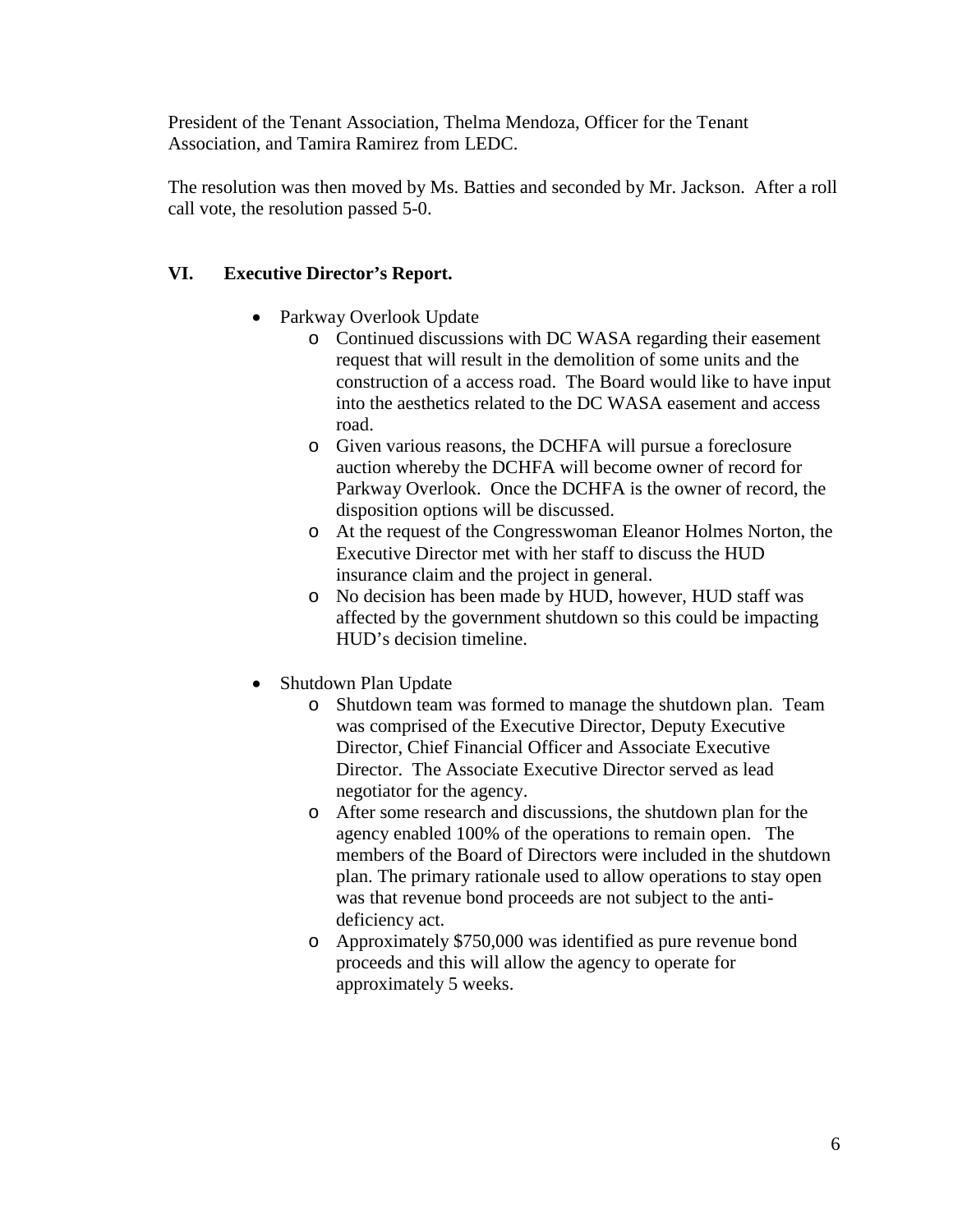- Minutes/Transcripts/Stenographer
	- o A court stenographer will attend and transcribe all meetings, including the open and closed portion of the meetings.
	- o Sample minutes are provided in the board package for your review. Suggestions and comments are welcome.
	- o Minutes will be drafted after each meeting because the transcript does not take the place of minutes.
	- o All meetings will be recorded.
	- o Only the open meetings' audio recordings, transcripts or minutes can requested by the public or through the Freedom of Information Act (FOIA).
	- o Regarding the closed portion of the meeting, staff will check with Boards and Commissions regarding how to maintain an official record of the closed session, in addition to the audio recording.
- Moody's Investors Service
	- o The rating agency has notified the agency and has given public notice that the agency is being reviewed for an upgrade. It is anticipated that the Moody's team will meet with the agency staff in the next 60-90 days.
	- o This upgrade will complement the upgrade the agency recently received by Standard and Poor's.

# VII. **Other Business**.

- Revised Bylaws of the Agency The Chairman asked if the draft bylaws were approved. The Secretary answered no but that the approval of the Revised Bylaws would be added to the agenda for the next meeting. Copies of the clean and black lined version would be included in the next Board package and distributed electronically by the Secretary.
- NCSHA Conference Some staff and two Board Members will be attending the upcoming NCSHA Conference.
- Update on Government Affairs The Chairman requested an update on Government Affairs activities at the next meeting.
- Next Meeting tentatively scheduled for Tuesday, October 29, 2013

### **VIII. Credit Card Review Process Update Discussion and Vote to close meeting to discuss the Credit Card Usage.**

The Chairperson called a vote to close the meeting to discuss the credit card usage. The reason for closing the meeting is stated below.

Pursuant to the District of Columbia Administrative Procedure Act, the Chairperson of the Board of Directors will call a vote to close the meeting in order to discuss a matter regarding the employment and compensation of government appointees, employees, or